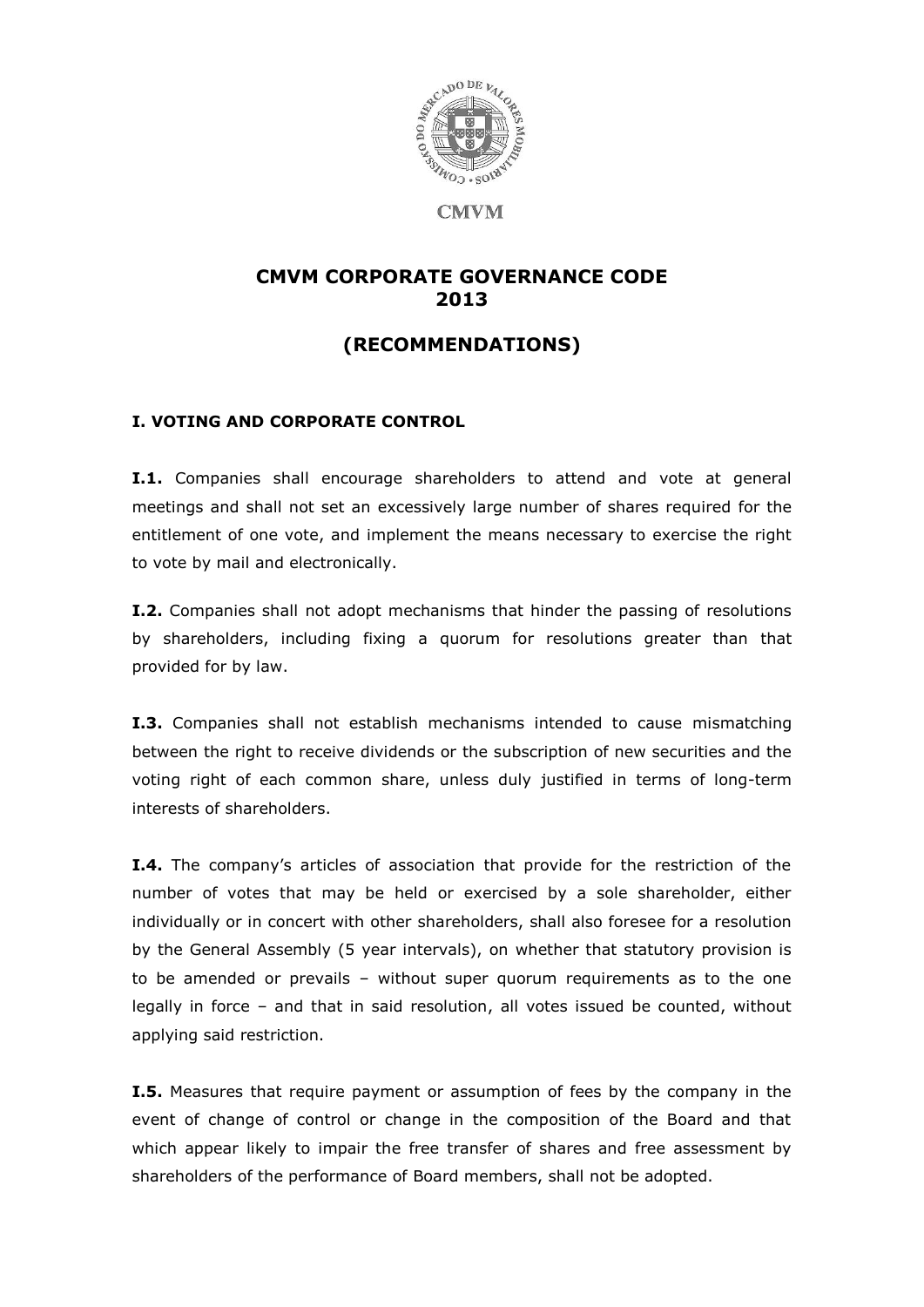#### **II. SUPERVISION, MANAGEMENT AND OVERSIGHT**

#### **II.1. SUPERVISION AND MANAGEMENT**

**II.1.1.** Within the limits established by law, and except for the small size of the company, the board of directors shall delegate the daily management of the company and said delegated powers shall be identified in the Annual Report on Corporate Governance.

**II.1.2.** The Board of Directors shall ensure that the company acts in accordance with its objectives and shall not delegate its responsibilities as regards the following: i) define the strategy and general policies of the company, ii) define business structure of the group iii) decisions considered strategic due to the amount, risk and particular characteristics involved.

**II.1.3.** The General and Supervisory Board, in addition to its supervisory duties supervision, shall take full responsibility at corporate governance level, whereby through the statutory provision or by equivalent means, shall enshrine the requirement for this body to decide on the strategy and major policies of the company, the definition of the corporate structure of the group and the decisions that shall be considered strategic due to the amount or risk involved. This body shall also assess compliance with the strategic plan and the implementation of key policies of the company.

**II.1.4.** Except for small-sized companies, the Board of Directors and the General and Supervisory Board, depending on the model adopted, shall create the necessary committees in order to:

a) Ensure a competent and independent assessment of the performance of the executive directors and its own overall performance, as well as of other committees;

b) Reflect on the system structure and governance practices adopted, verify its efficiency and propose to the competent bodies, measures to be implemented with a view to their improvement.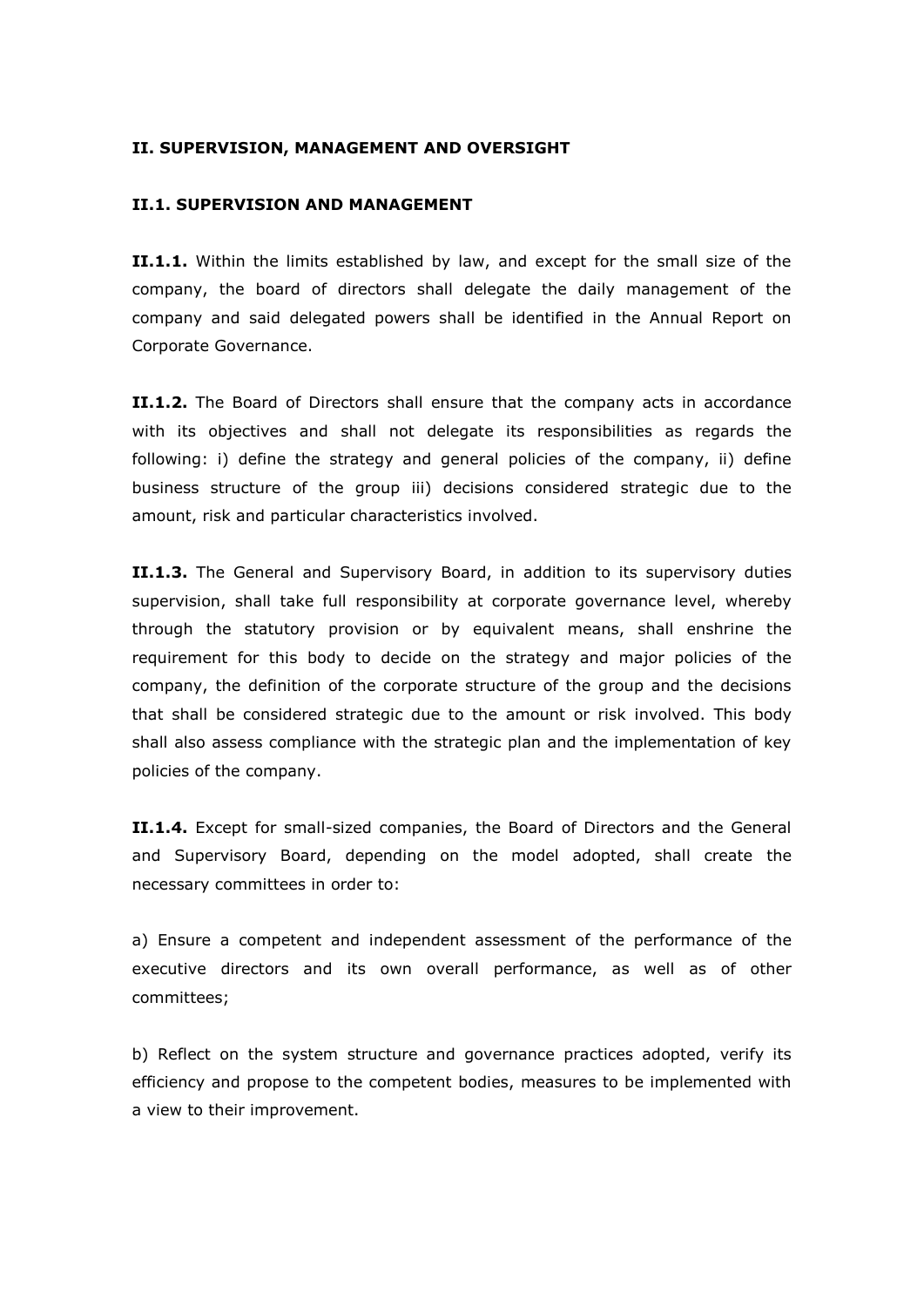**II.1.5.** The Board of Directors or the General and Supervisory Board, depending on the applicable model, should set goals in terms of risk-taking and create systems for their control to ensure that the risks effectively incurred are consistent with those goals.

**II.1.6.** The Board of Directors shall include a number of non-executive members ensuring effective monitoring, supervision and assessment of the activity of the remaining members of the board.

**II.1.7.** Non-executive members shall include an appropriate number of independent members, taking into account the adopted governance model, the size of the company, its shareholder structure and the relevant free float. The independence of the members of the General and Supervisory Board and members of the Audit Committee shall be assessed as per the law in force. The other members of the Board of Directors are considered independent if the member is not associated with any specific group of interests in the company nor is under any circumstance likely to affect an exempt analysis or decision, particularly due to:

a. Having been an employee at the company or at a company holding a controlling or group relationship within the last three years;

b. Having, in the past three years, provided services or established commercial relationship with the company or company with which it is in a control or group relationship, either directly or as a partner, board member, manager or director of a legal person;

c. Being paid by the company or by a company with which it is in a control or group relationship besides the remuneration arising from the exercise of the functions of a board member;

d. Living with a partner or a spouse, relative or any first degree next of kin and up to and including the third degree of collateral affinity of board members or natural persons that are direct and indirectly holders of qualifying holdings;

e. Being a qualifying shareholder or representative of a qualifying shareholder.

**II.1.8.** When board members that carry out executive duties are requested by other board members, said shall provide the information requested, in a timely and appropriate manner to the request.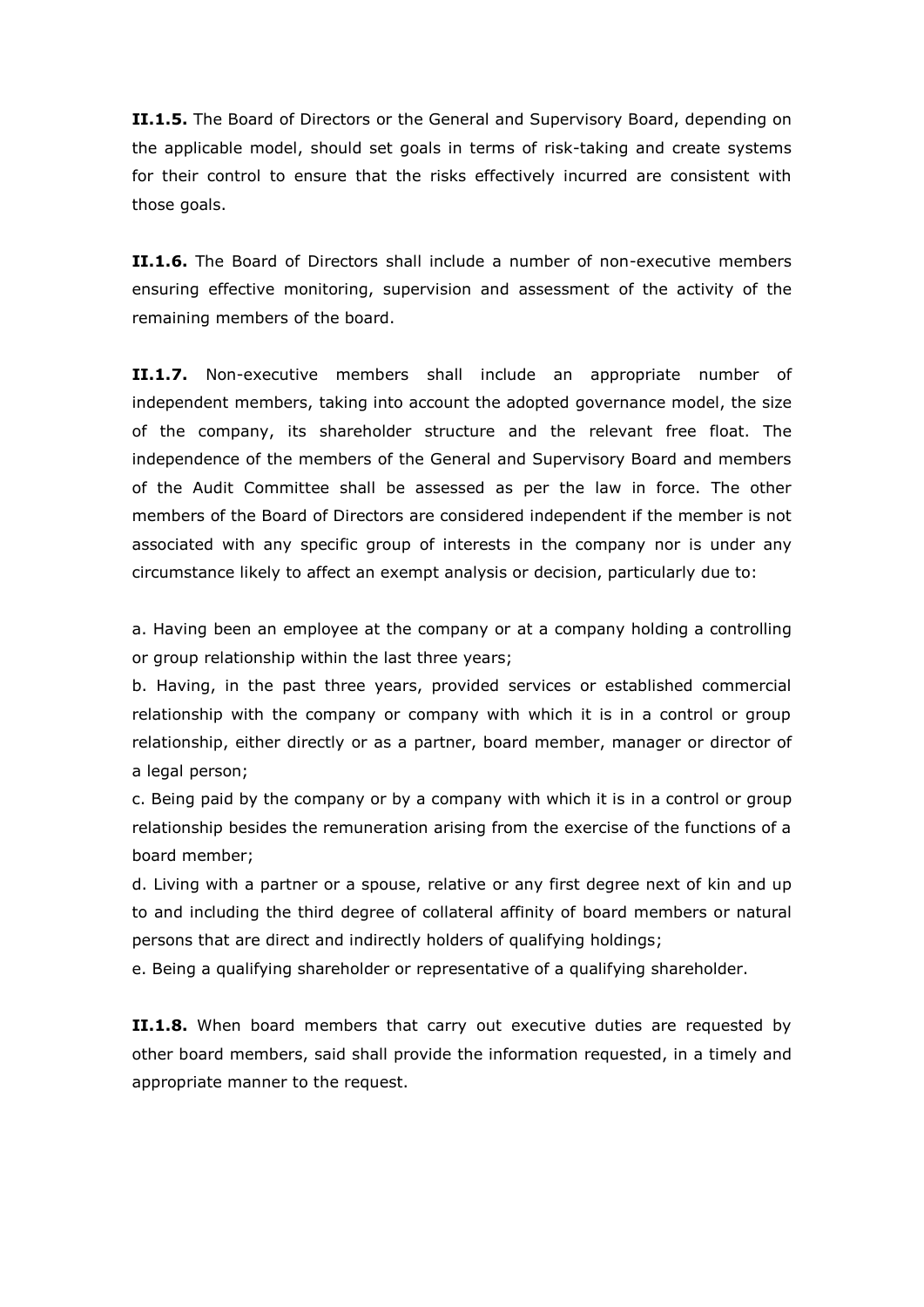**II.1.9.** The Chair of the Executive Board or of the Executive Committee shall submit, as applicable, to the Chair of the Board of Directors, the Chair of the Supervisory Board, the Chair of the Audit Committee, the Chair of the General and Supervisory Board and the Chairman of the Financial Matters Board, the convening notices and minutes of the relevant meetings.

**II.1.10.** If the chair of the board of directors carries out executive duties, said body shall appoint, from among its members, an independent member to ensure the coordination of the work of other non-executive members and the conditions so that said can make independent and informed decisions or to ensure the existence of an equivalent mechanism for such coordination.

### **II.2. SUPERVISION**

**II.2.1.** Depending on the applicable model, the Chair of the Supervisory Board, the Audit Committee or the Financial Matters Committee shall be independent in accordance with the applicable legal standard, and have the necessary skills to carry out their relevant duties.

**II.2.2.** The supervisory body shall be the main representative of the external auditor and the first recipient of the relevant reports, and is responsible, *inter alia*, for proposing the relevant remuneration and ensuring that the proper conditions for the provision of services are provided within the company.

**II.2.3.** The supervisory board shall assess the external auditor on an annual basis and propose to the competent body its dismissal or termination of the contract as to the provision of their services when there is a valid basis for said dismissal.

**II.2.4.** The supervisory board shall assess the functioning of the internal control systems and risk management and propose adjustments as may be deemed necessary.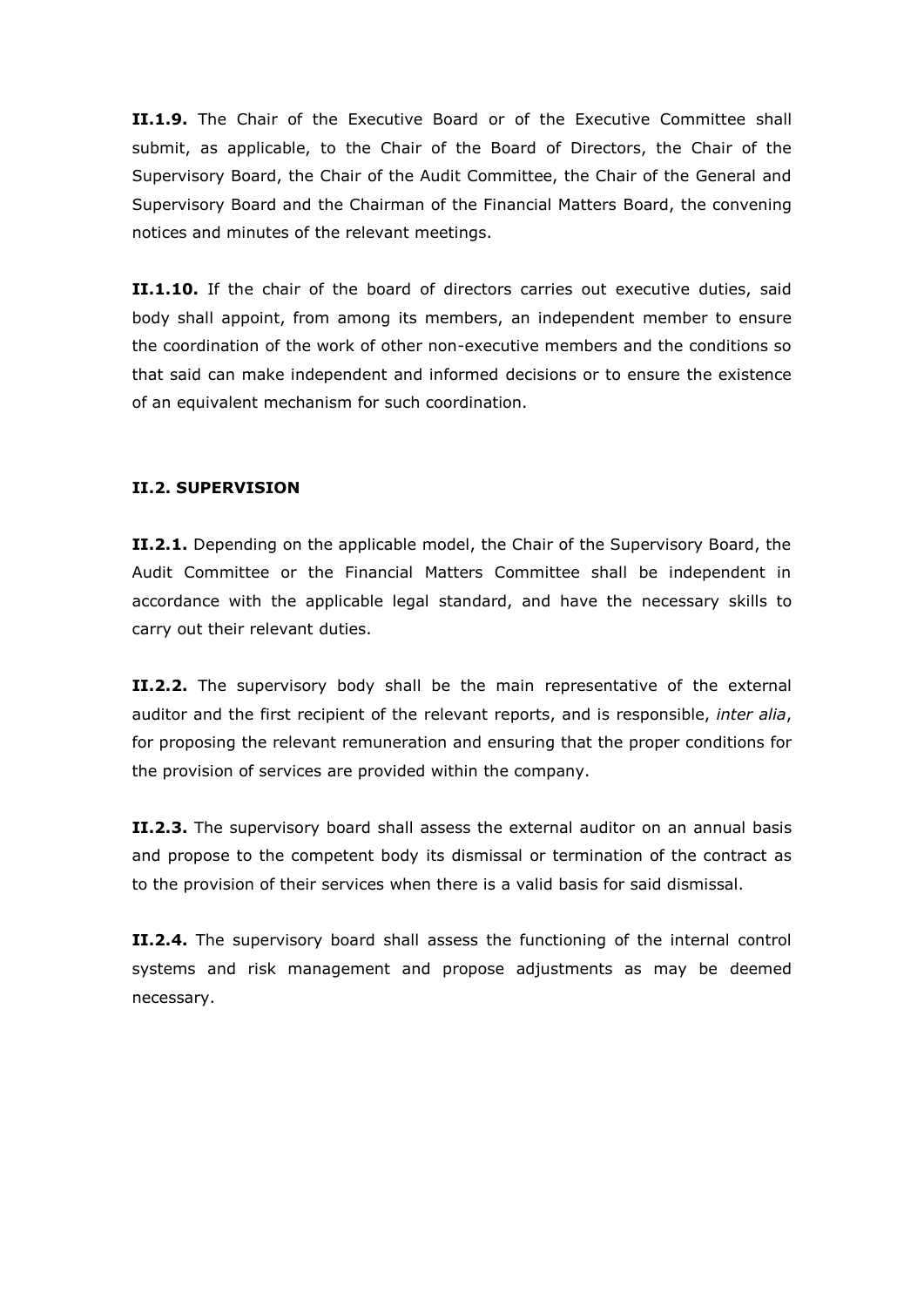**II.2.5.** The Audit Committee, the General and Supervisory Board and the Supervisory Board decide on the work plans and resources concerning the internal audit services and services that ensure compliance with the rules applicable to the company (compliance services), and should be recipients of reports made by these services at least when it concerns matters related to accountability, identification or resolution of conflicts of interest and detection of potential improprieties.

#### **II.3. REMUNERATION SETTING**

**II.3.1.** All members of the Remuneration Committee or equivalent should be independent from the executive board members and include at least one member with knowledge and experience in matters of remuneration policy.

**II.3.2.** Any natural or legal person that provides or has provided services in the past three years, to any structure under the board of directors, the board of directors of the company itself or who has a current relationship with the company or consultant of the company, shall not be hired to assist the Remuneration Committee in the performance of their duties. This recommendation also applies to any natural or legal person that is related by employment contract or provision of services with the above.

**II.3.3.** A statement on the remuneration policy of the management and supervisory bodies referred to in Article 2 of Law No. 28/2009 of 19 June, shall also contain the following:

**a)** Identification and details of the criteria for determining the remuneration paid to the members of the governing bodies ;

**b)** Information regarding the maximum potential, in individual terms, and the maximum potential, in aggregate form, to be paid to members of corporate bodies, and identify the circumstances whereby these maximum amounts may be payable;

**d)** Information regarding the enforceability or unenforceability of payments for the dismissal or termination of appointment of board members.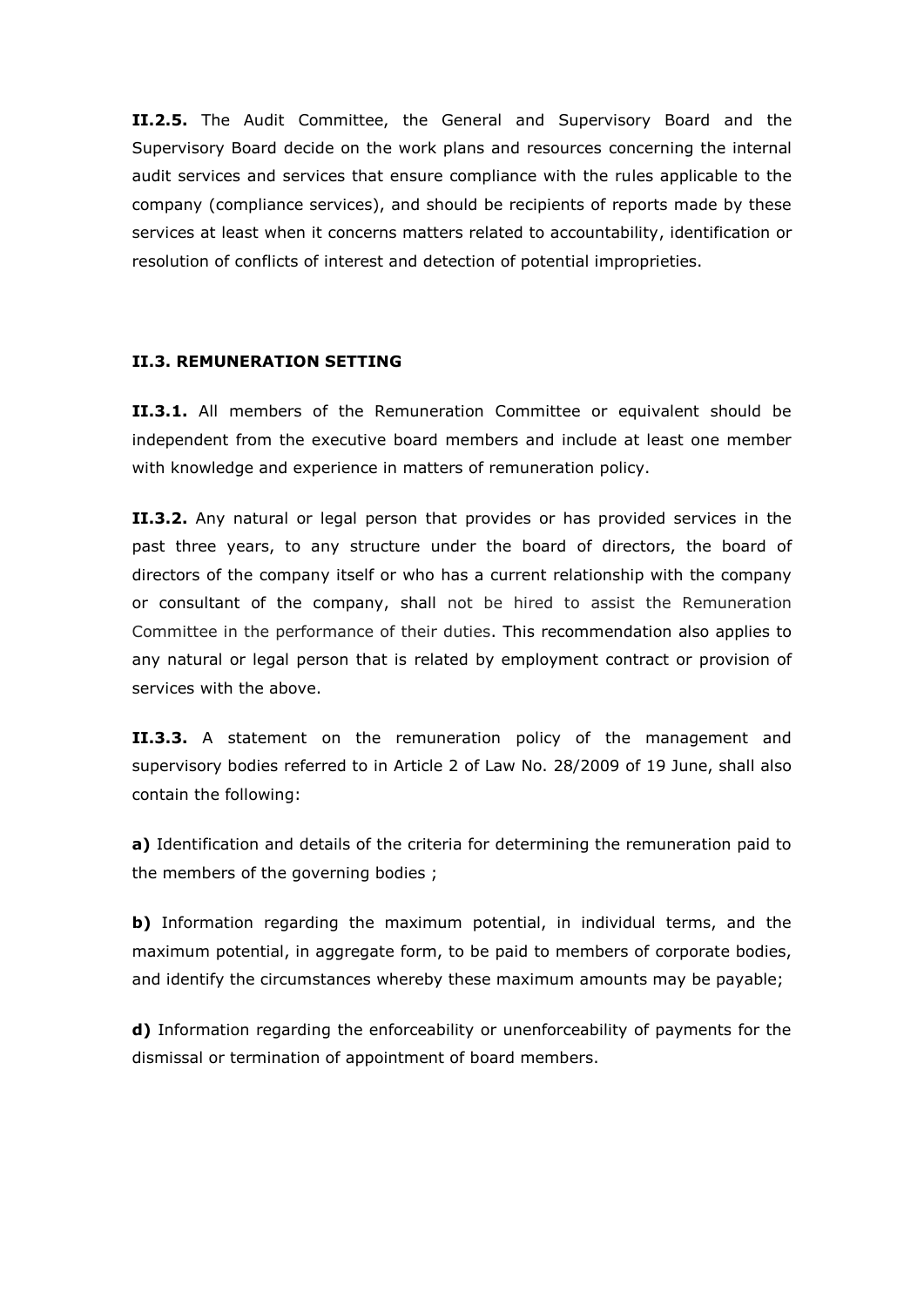**II.3.4.** Approval of plans for the allotment of shares and/or options to acquire shares or based on share price variation to board members shall be submitted to the General Meeting. The proposal shall contain all the necessary information in order to correctly assess said plan.

**II.3.5.** Approval of any retirement benefit scheme established for members of corporate members shall be submitted to the General Meeting. The proposal shall contain all the necessary information in order to correctly assess said system.

#### **III. REMUNERATION**

**III.1.** The remuneration of the executive members of the board shall be based on actual performance and shall discourage taking on excessive risk-taking.

**III.2.** The remuneration of non-executive board members and the remuneration of the members of the supervisory board shall not include any component whose value depends on the performance of the company or of its value.

**III.3.** The variable component of remuneration shall be reasonable overall in relation to the fixed component of the remuneration and maximum limits should be set for all components.

**III.4.** A significant part of the variable remuneration should be deferred for a period not less than three years, and the right of way payment shall depend on the continued positive performance of the company during that period.

**III.5.** Members of the Board of Directors shall not enter into contracts with the company or with third parties which intend to mitigate the risk inherent to remuneration variability set by the company.

**III.6.** Executive board members shall maintain the company's shares that were allotted by virtue of variable remuneration schemes, up to twice the value of the total annual remuneration, except for those that need to be sold for paying taxes on the gains of said shares, until the end of their mandate.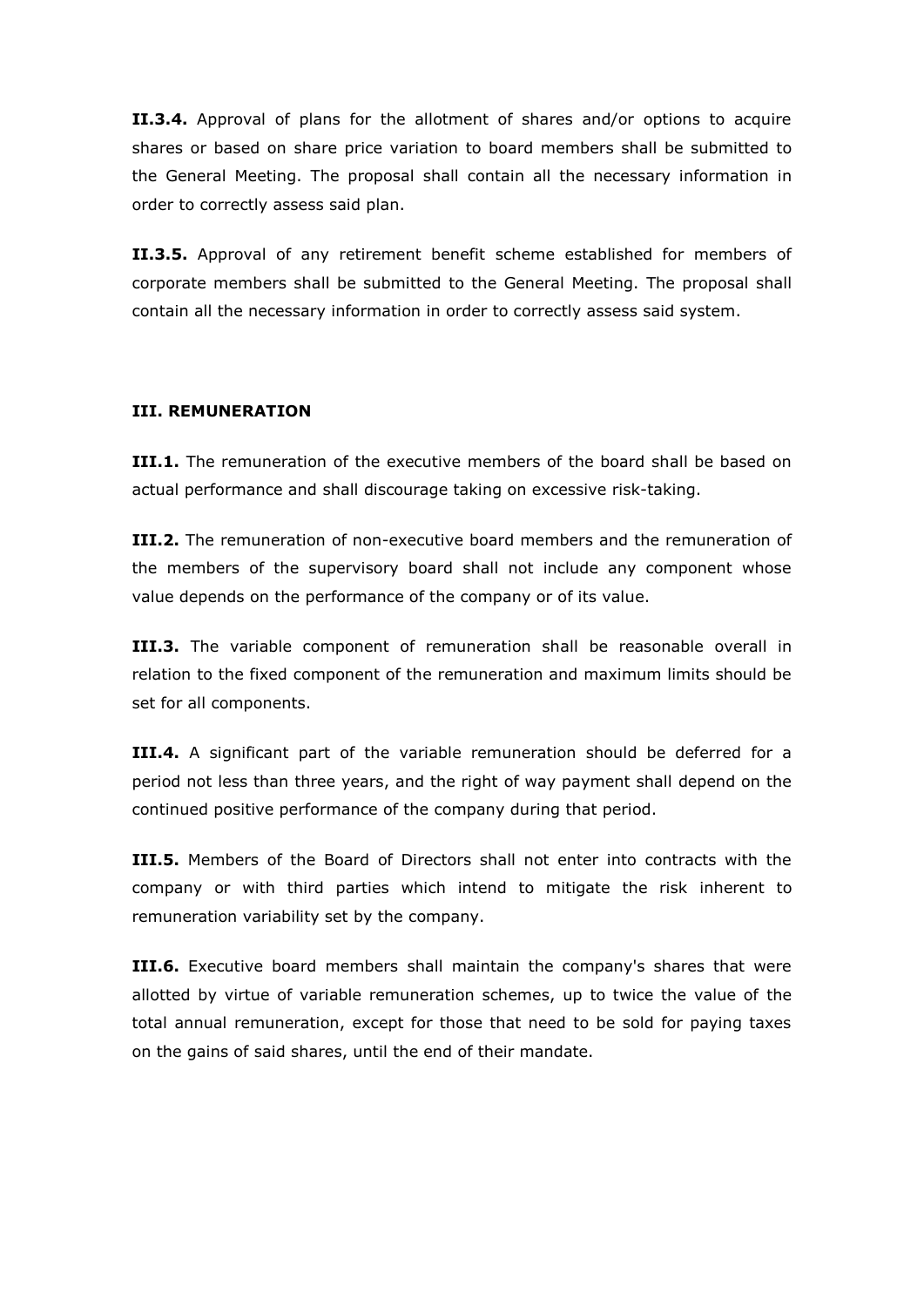**III.7.** When the variable remuneration includes the allocation of options, the beginning of the exercise period shall be deferred for a period not less than three years.

**III.8.** When the removal of board member is not due to serious breach of their duties nor to their unfitness for the normal exercise of their functions but is yet due on inadequate performance, the company shall be endowed with the adequate and necessary legal instruments so that any damages or compensation, beyond that which is legally due, is unenforceable.

### **IV. AUDITING**

**IV.1.** The external auditor shall, within the scope of its duties, verify the implementation of remuneration policies and systems of the corporate bodies as well as the efficiency and effectiveness of the internal control mechanisms and report any shortcomings to the supervisory body of the company.

**IV.2.** The company or any entity with which it maintains a control relationship shall not engage the external auditor or any entity with which it finds itself in a group relationship or that incorporates the same network, for services other than audit services. If there are reasons for hiring such services - which must be approved by the supervisory board and explained in its Annual Report on Corporate Governance - said should not exceed more than 30% of the total value of services rendered to the company.

**IV.3.** Companies shall support auditor rotation after two or three terms whether four or three years, respectively. Its continuance beyond this period must be based on a specific opinion of the supervisory board that explicitly considers the conditions of auditor's independence and the benefits and costs of its replacement.